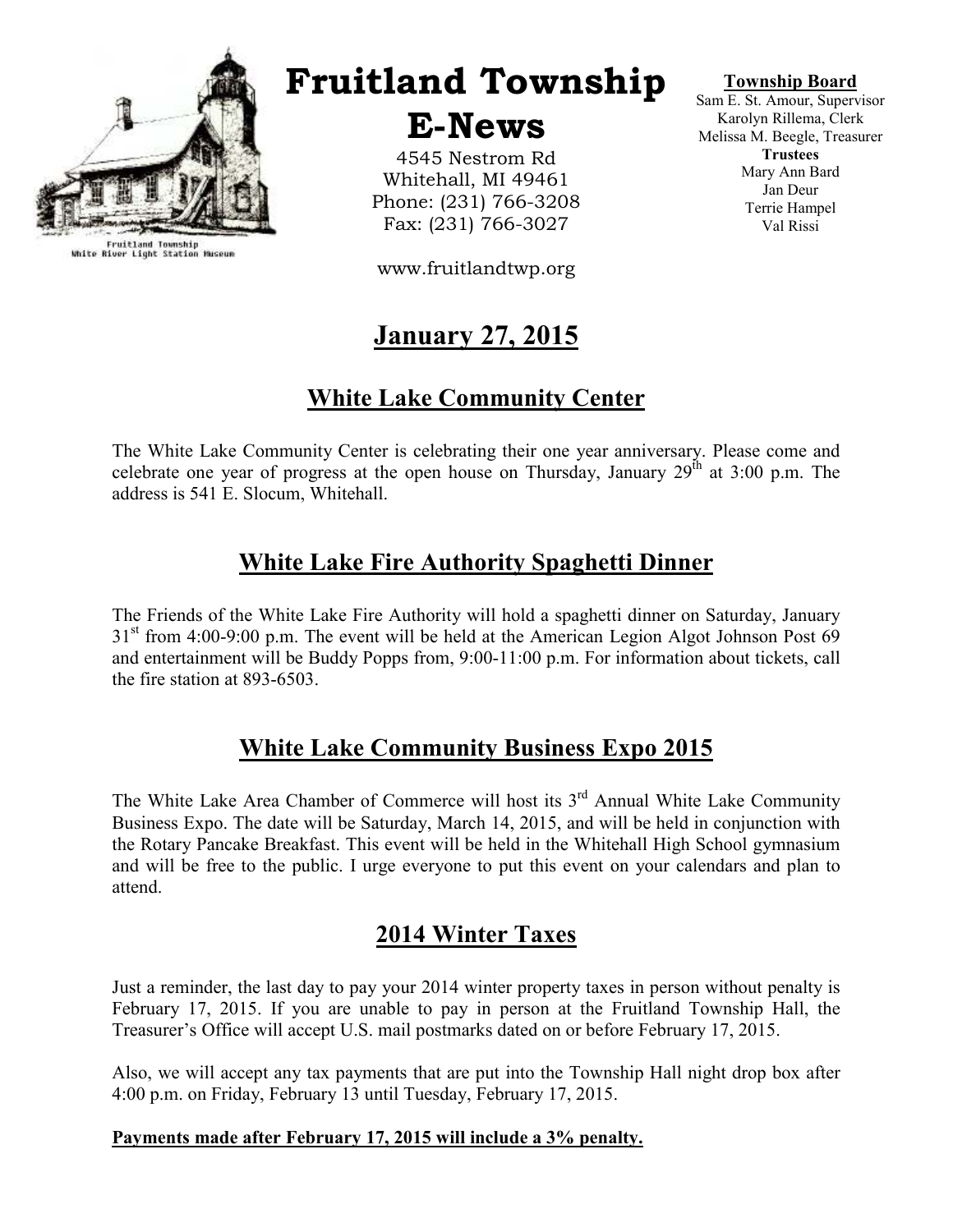### Fruitland Township to Hold Town Hall Meeting on Legal Non-Conforming Uses in the Inland Lakes Zoning District

At its regular meeting on January 8, 2015, the Fruitland Township Planning Commission voted to conduct a special "town hall" meeting on Wednesday, March 4, 2015, to obtain public input and discussion on the topic of resorts operating as legal non-conforming uses, in the inland lakes zoning district. The meeting will begin at 6:30 p.m. at the Township Hall located at 4545 Nestrom Road in Whitehall, Michigan.

The March 4 meeting provides an informal opportunity for residents to comment and offer input on the inland lakes zoning district in relation to resorts located in the zone operating in a legal non-conforming status and will also be a time to inform the public of the laws pertaining to this issue. The planning commission is interested in hearing from residents as well as the general public about their thoughts, ideas or concerns about the current status and uses of resorts in the inland lakes zone and ideas on changes or improvements to Township ordinances related to their use.

Interested parties who are unable to attend the meeting may send any comments or thoughts to be shared during the town hall style discussion to, Attention Sally Dion, Fruitland Township, 4545 Nestrom Road, Whitehall, MI 49461, or send email to www.buildingdept@fruitlandtwp.org.

### Township Meetings

Monday, February  $9^{th}$  – Township Board Work Session at 10:00 a.m.

Tuesday, February  $17<sup>th</sup>$  – Township Board Meeting at 5:00 p.m.

Monday, March  $2<sup>nd</sup>$  – Parks and Recreation Commission at 7:00 p.m.

Wednesday, March  $4<sup>th</sup>$  – Planning Commission at 6:30 p.m.

Monday, March  $9^{th}$  – Township Board Work Session at 10:00 a.m.

Monday, March  $16^{th}$  – Township Board Meeting at 5:00 p.m.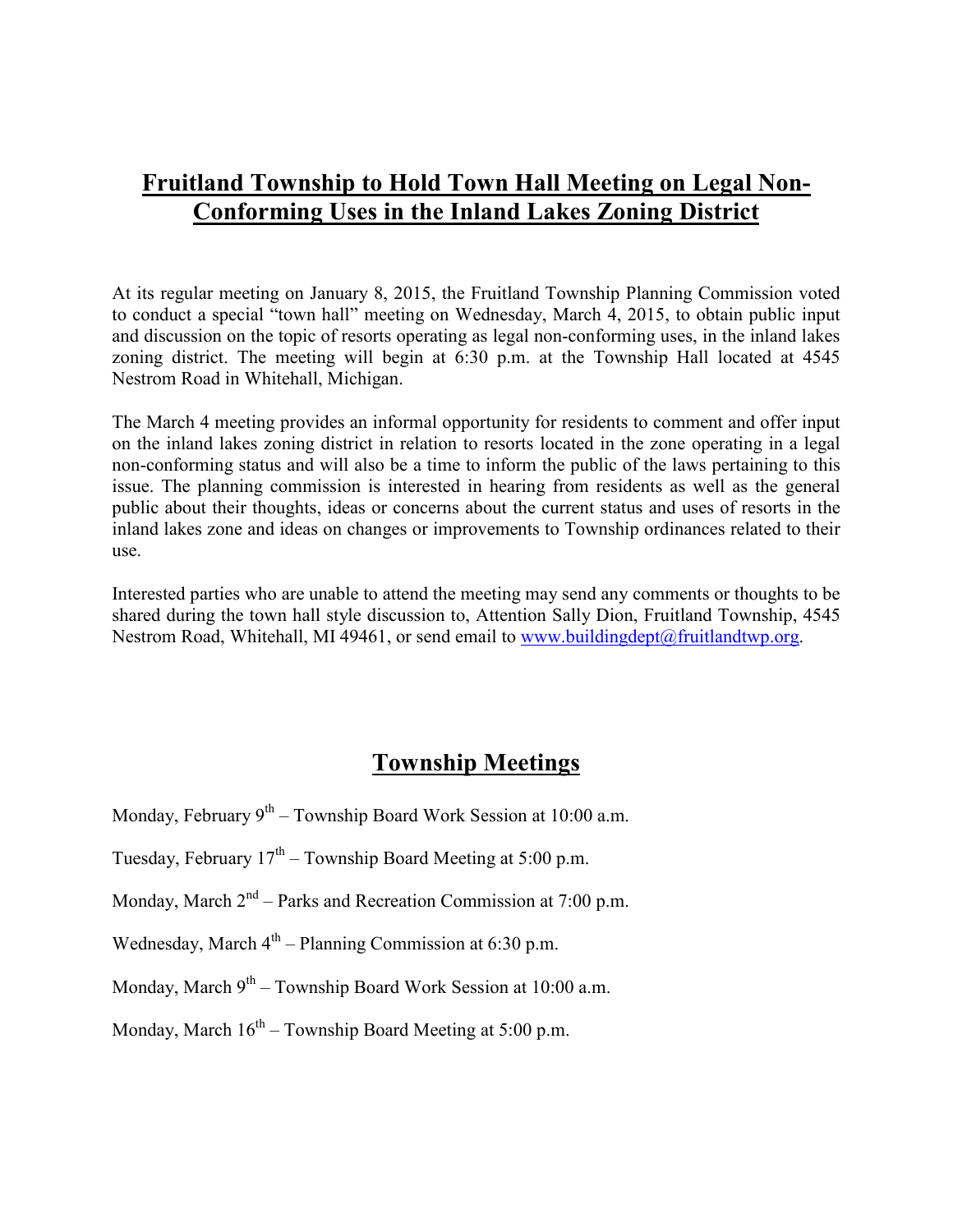

# MUSKEGON COUNTY

н



OFFICE OF THE DRAIN COMMISSIONER

141 E. Apple Avenue, Muskegon, Michigan 49442-3404

Brenda M. Moore Drain Commissioner. www.co.musleegon.mi.us/drain

231-724-6219 (Fax) 231-724-3480 moorebr@co.muskegon.mi.us

January 21, 2015

Residents of the proposed, expanded Saxe Drainage District Ter Re' Board of Determination meeting

Dear Landowner:

On March 17th and October 12th, 2014, several landowners submitted a petition to my office for the maintenance and improvement of the Saxe Drain because of problems with the function of the overall storm drain system. The Saxe Drain is located in parts of Fruitland and Dalton Townships, Muskegon County, Michigan. You are receiving this notice because Muskegon County records show that you own land within the affected District that drains to the Saxe Drain, and therefore you may be charged for an assessment for benefits derived if a project is determined necessary by a Board of Determination.

To hear this matter, I have appointed a Board of Determination (required by the Michigan Drain Code, MCL 280.1 et seq.) composed of three disinterested property owners who live in Muskegon County but do not own land in the Drainage District, Fruitland or Dalton Townships. The Board of Determination will meet at 6:30 p.m. on Tuesday, February 10, 2015 at the Fruitland Township Hall, 4545 Nestrom Road, Whitehall, MI 49461. Enclosed please find a notice for this public meeting of the Board of Determination. I invite you to attend this meeting to provide your valuable comments and insight to the Board, as they will determine whether the items outlined in the petition are necessary, not L

Representatives from the engineering firm that performed a study of the Drain will review their inspection and analysis, and answer questions at the meeting. You may view their preliminary study at: http://www.co.muskegon.mi.us/drain/saxe\_drain\_engineering\_report\_01\_15\_2015.pdf

Please be aware that there is no proposed "project" being presented, as the Board is charged with solely determining whether the petitioned project should continue. The scope of the project, if the petition is found necessary, will be discussed at a separate meeting later in the process. If you cannot attend the meeting, you may provide written correspondence to my office prior to the date of the meeting and it will be read into record at the meeting. You may also email your comments before the meeting to moorebr@co.muskegon.mi.us.

If you have any questions regarding this matter, please do not hesitate to contact me or my office prior to the meeting. It is an honor and pleasure serving you and other citizens of Muskegon County and I look forward to meeting with you at the Board of Determination.

Respectfully yours,

Strend W. M/000

Brenda M. Moore Muskegon County Drain Commissioner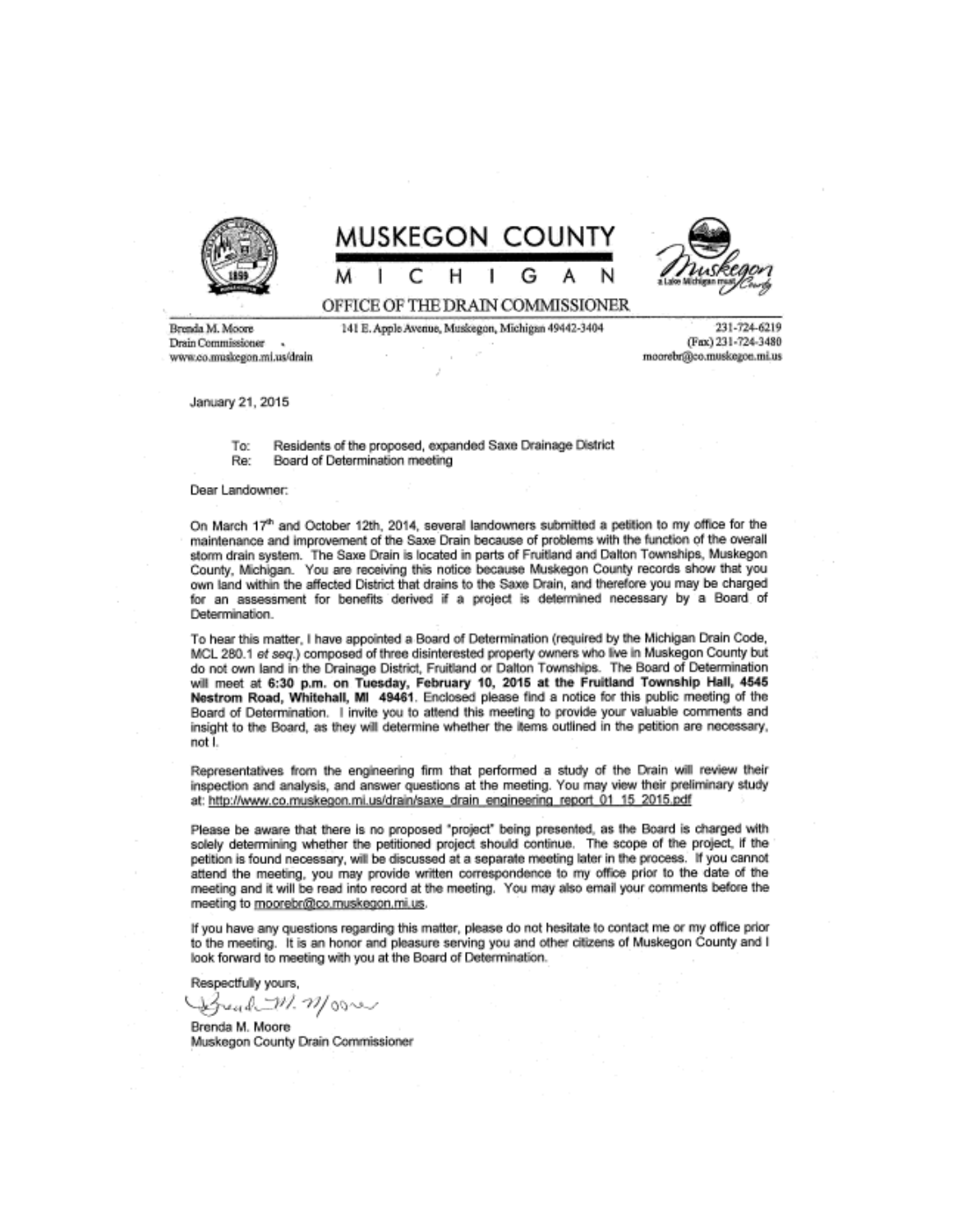





Brenda M. Moore Drain Commissioner www.co.muskegon.mi.us/drain 141 E. Apple Avenue, Musicegon, Michigan 49442-3404

231-724-6219 (Fax) 231-724-3480 moorebr@co.muskegon.mi.us

#### **STATE OF MICHIGAN**

#### OFFICE OF THE MUSKEGON COUNTY DRAIN COMMISSIONER

In the Matter of: SAXE DRAIN

#### NOTICE OF MEETING OF BOARD OF DETERMINATION

Notice Is Hereby Given to you as a property owner or municipality who may be liable for an assessment for benefits derived, that a Board of Determination, composed Paul Hoppa, Steve Van Hoeven, and Tony Crosser with Debra Ackerman as alternate will meet on Tuesday, February 10, 2015 at 6:30 p.m., at the Fruitland Township Hall, 4545 Nestrom Road, Whitehall, Michigan, 49461, to hear all interested persons and evidence and to determine whether the drain, known as the Saxe Drain, as prayed for in the Petition For Cleaning Out, Relocating, Widening, Deepening, Straightening, Tiling, Extending, Improving, Providing Structures, Adding Lands, Adding Branches and a Relief Drain and/or Relocating along a highway, dated March 17, 2014 and October 12, 2014, are necessary and conducive to the public health, convenience or welfare of the Township of Fruitland and the Township of Dalton in accordance with Sections 72 and 191 of Act No. 40, P.A. 1956, as amended, and to determine whether the Saxe Drain is necessary for the protection of the public health, convenience or welfare of the following cities, villages and townships: Township of Fruitland and Township of Dalton. And further, to determine whether it is necessary to add lands to the Saxe Drain Drainage District pursuant to Section 197 of Act No. 40, P.A. 1956, as amended.

Proceedings conducted at this public hearing will be subject to the provision of the Michigan Open Meetings Act and you are further notified that information regarding this meeting may be obtained from the Muskegon County Drain Commissioner. Persons with disabilities needing accommodations for effective participation in the meeting should contact the Muskegon County Drain Commissioner at the number noted below (voice) or through the Michigan Relay Center at 1-800-649-3777 (TDD) at least 24 hours in advance of the meeting to request mobility, visual, hearing or other assistance. Minutes of the meeting will be on file at the Muskegon County Drain Commissioner's Office.

You Are Further Notified, that persons aggrieved by the decisions of the Board of Determination may seek judicial review in the Circuit Court for the County of Muskegon within ten (10) days of the determination. If the maintenance and improvement of the Drain is found necessary and conducive to the public health, convenience or welfare, a special assessment may be levied against properties or municipalities that benefit. An owner or party having an interest in property to be assessed, or his or her agent, may appear in person to comment on the necessity of the petition.

Publish January 25, 2015: White Lake Beacon

Dunkn More

Brenda M. Moore Muskegon County Drain Commissioner 141 E. Apple Ave. Muskegon, MI 49442-3404 (231) 724-6219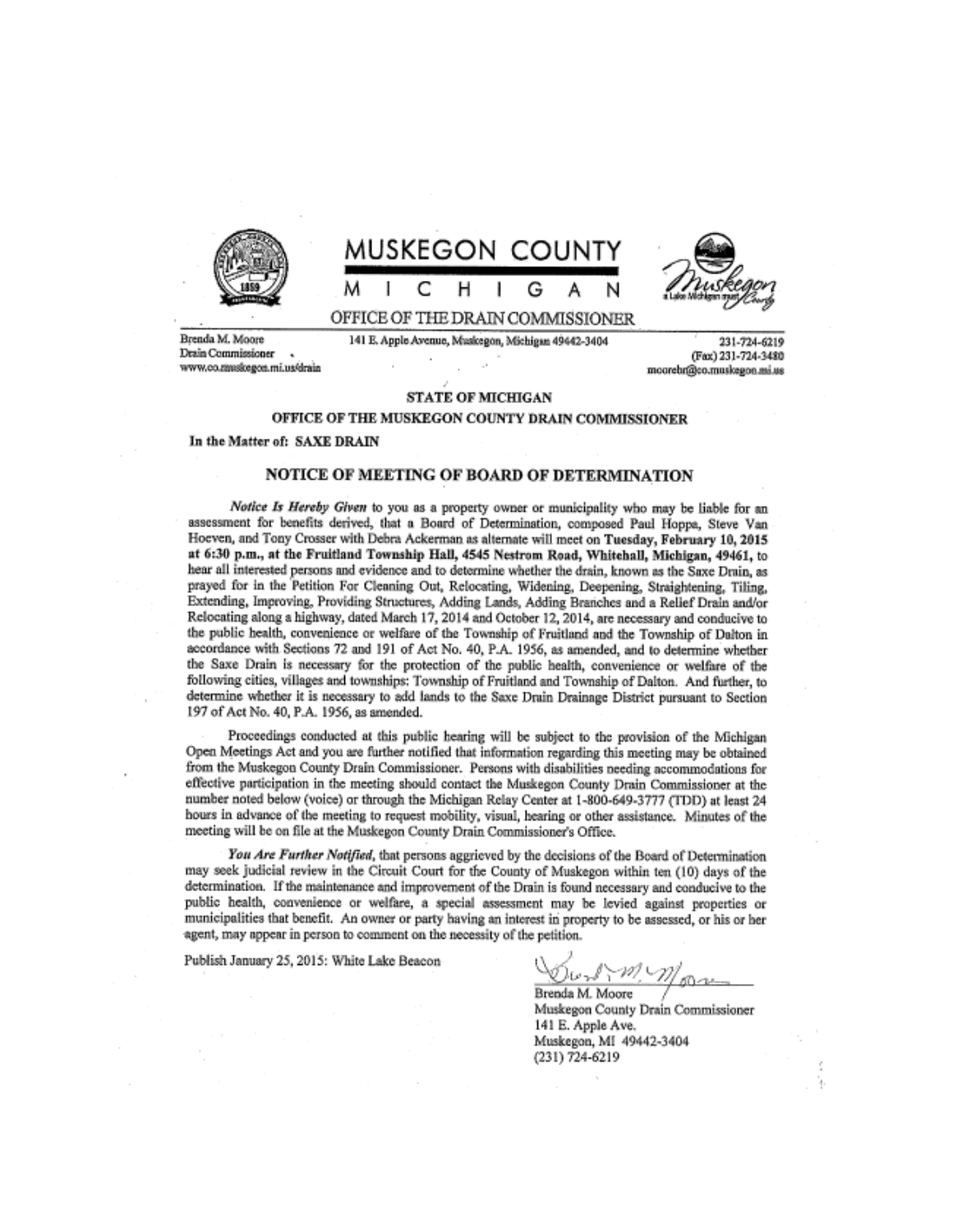View this email in your browser

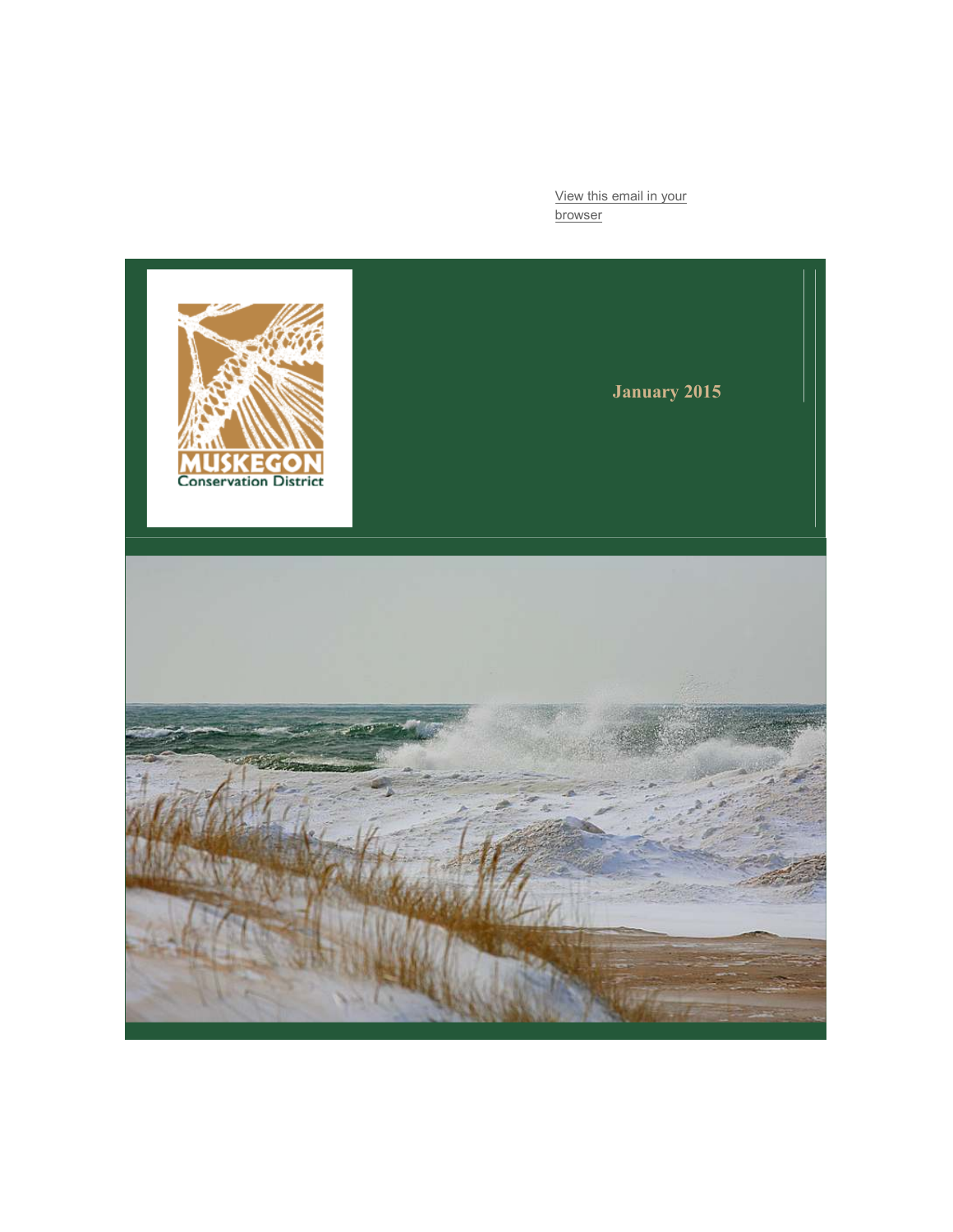## Thank You!

The Muskegon Conservation District would like to thank everyone who contributed to our annual giving campaign. We appreciate your ongoing support of our work to protect and restore local natural resources.

# Spring Seedling Fundraiser Coming Soon!

The dead of winter is a great time to daydream about your plans for spring. Come on in from the cold, grab some coffee, and think about where you might like to plant some trees when it warms up. Would you like to try your hand at growing apples or cherries? Do you need some pines for a windbreak? Maybe a nice flowering tree for the front yard? The catalog for our Spring Seedling Fundraiser will be coming out early next month, and with more than 30 types of native trees as well as fruit trees and bushes, there is plenty to dream about!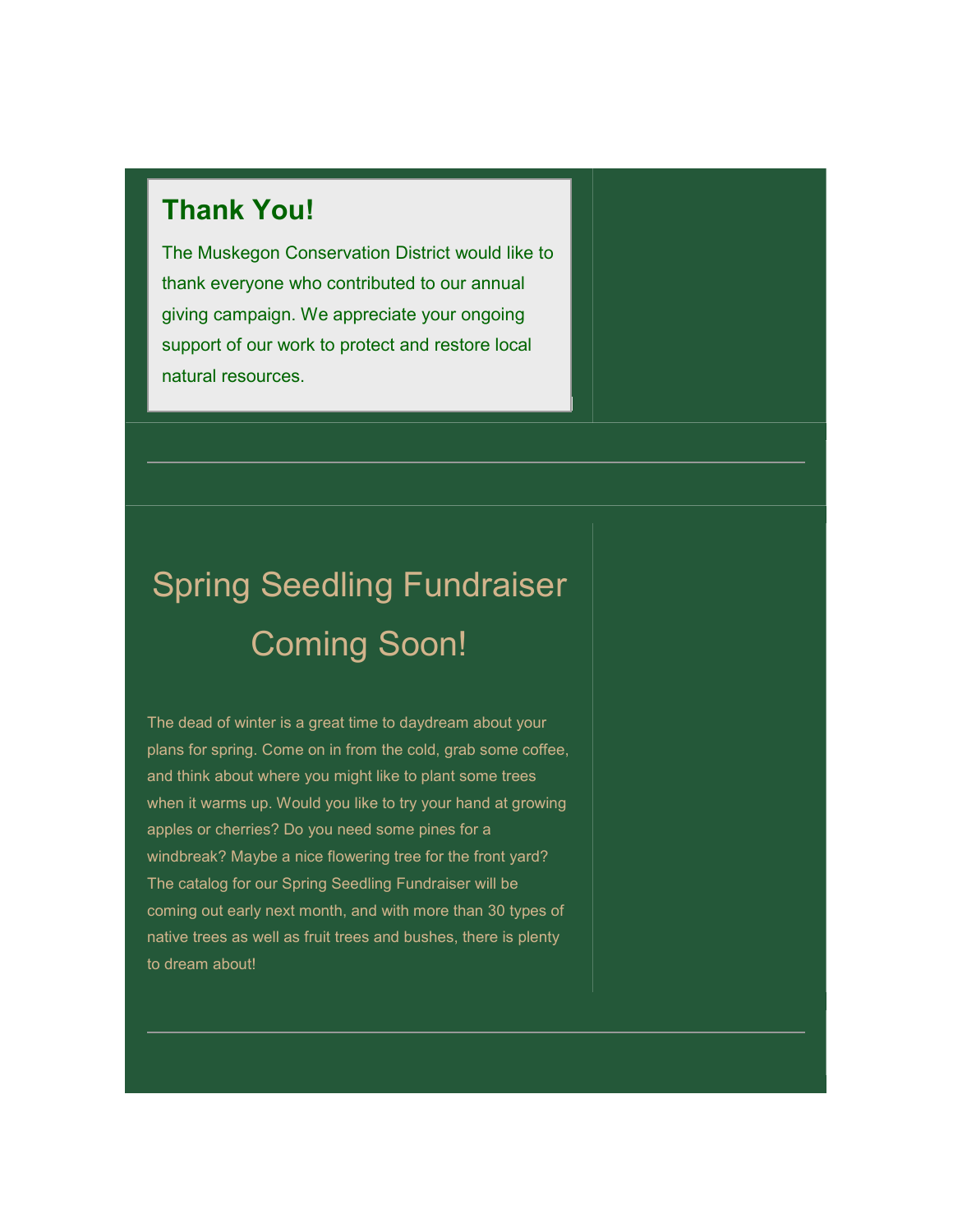

### Safe Snow Removal for Clean Water

January in West Michigan. Time for sledding, skiing, snowmobiling....and shoveling. And then shoveling again. Many of us rely on salt, other icemelt products, and sand to try to make the endless shoveling a bit easier and the sidewalks less slippery. However, as the snow melts, those products can affect water quality.